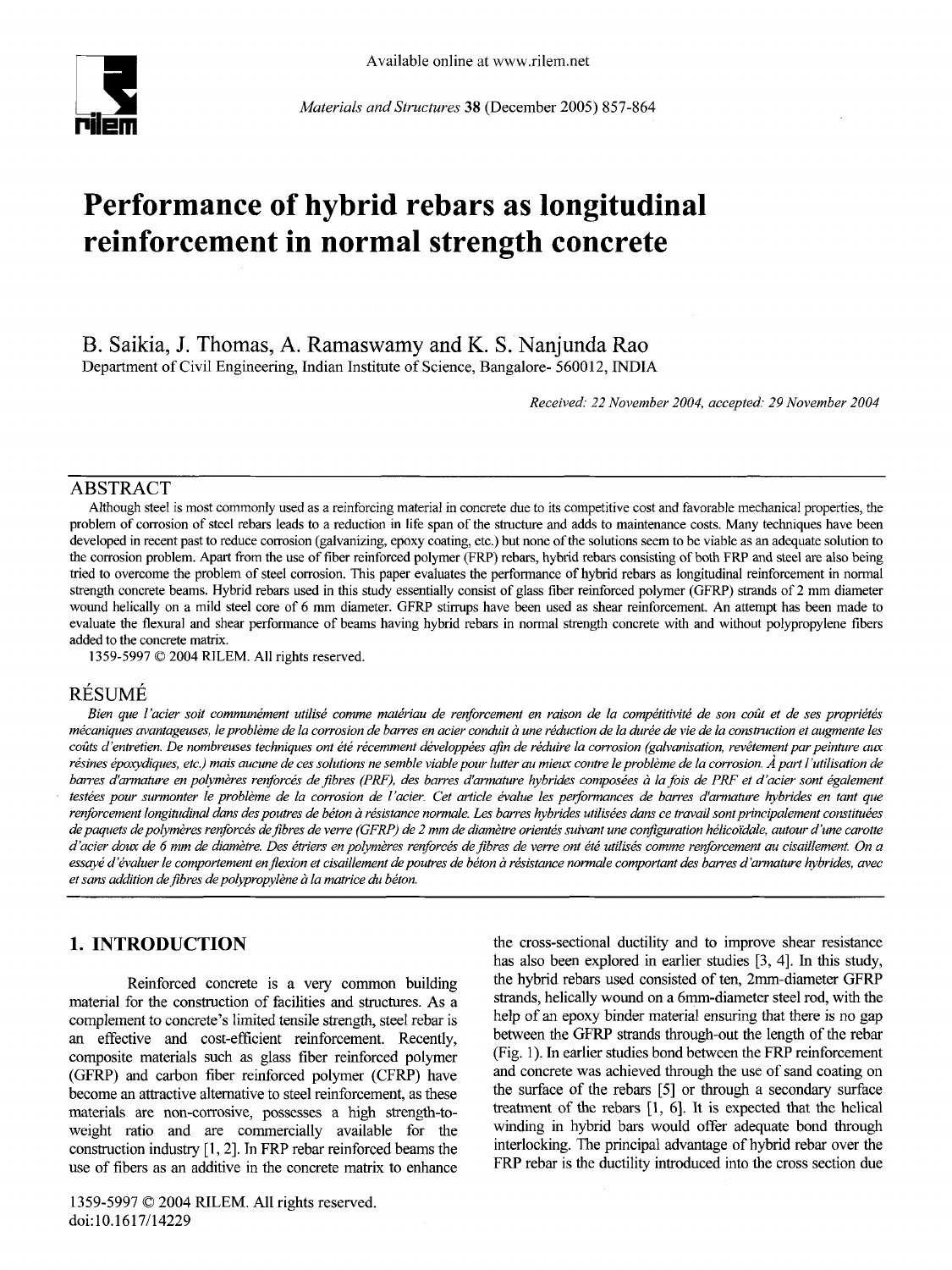

Fig. 1 - Hybrid bar (10 GFRP strands helically wound on steel core).

the presence of steel. The stress-strain curve of the hybrid rebar is similar in shape to that of steel rebar. Conventionally FRP reinforced beams are designed based either on working stress principles or as an over-reinforced beam on limit state principles. In this study, an attempt is made to study the behaviour of hybrid rebar reinforced beams, which are designed as under-reinforced section similar to design principles employed for conventional steel reinforced concrete beams.

## 2. EXPERIMENTAL INVESTIGATION

Firstly, tests were conducted to determine the mechanical properties of the hybrid bars and the GFRP coupon taken from the GFRP stirrup. The results from these tests have been shown in Table 1. The stress-strain curves of hybrid rebar and the GFRP stirrup are shown in Figs. 2 and 3, respectively. A pullout test was conducted to determine the bond stress of hybrid bars. The pullout specimen consisted of 152 mm by 304 mm concrete cylinder with a hybrid rebar embedded axisymmetically with an embedment length of 200 mm. Bond stress  $(\tau_b)$  at failure was found to be 3.3MPa. The plot between axial stress in the rod and slip is shown in Fig. 4.

The experimental work included testing of two sets of beam specimens with moderately high strength concrete ( $\approx$ 48 MPa) under four point bending loads. The size of the beam was 180 x 250 x 1540 mm. Shear span and the pure moment span of the beams specimens were 420 mm and 500 mm, respectively. The first set of specimens consisted of threeflexure control beams of which one beam specimen had steel as longitudinal and transverse reinforcement and the other two were with hybrid rebar as longitudinal reinforcement and GFRP stirrups. Details of GFRP stirrup are shown in Fig. 5. The second set of specimens consisted of three, shear control beam specimens; one was with steel rebar and the remaining two were with hybrid rebar for longitudinal reinforcement. All the beam specimens were designed as under-reinforced section. Further, the design assumed that the stress in the rebars at failure would reach its ultimate stress. The nomenclature adopted to identify the beam specimens and details of all the beam specimens are indicated in Tables 2 and 3 respectively. One of the beams in each set was cast using

| <b>Table 1 - Tension test results</b> |                                    |                               |                                   |  |
|---------------------------------------|------------------------------------|-------------------------------|-----------------------------------|--|
| Specimen                              | Ultimate tensile<br>strength (MPa) | Strain at<br>ultimate<br>load | Modulus of<br>elasticity<br>(MPa) |  |
| Steel bar                             | 547.095                            | 0.038200                      | 228771                            |  |
| Hybrid bar                            | 647.502                            | 0.014876                      | 101988                            |  |
| <b>GFRP</b> Stirrup<br>(Fig. 5)       | 197.03                             | 0.015420                      | 13310                             |  |



Fig. 2 - Stress-strain curve of hybrid rebar.



Fig. 3 - Stress-strain curve of GFRP stirrup.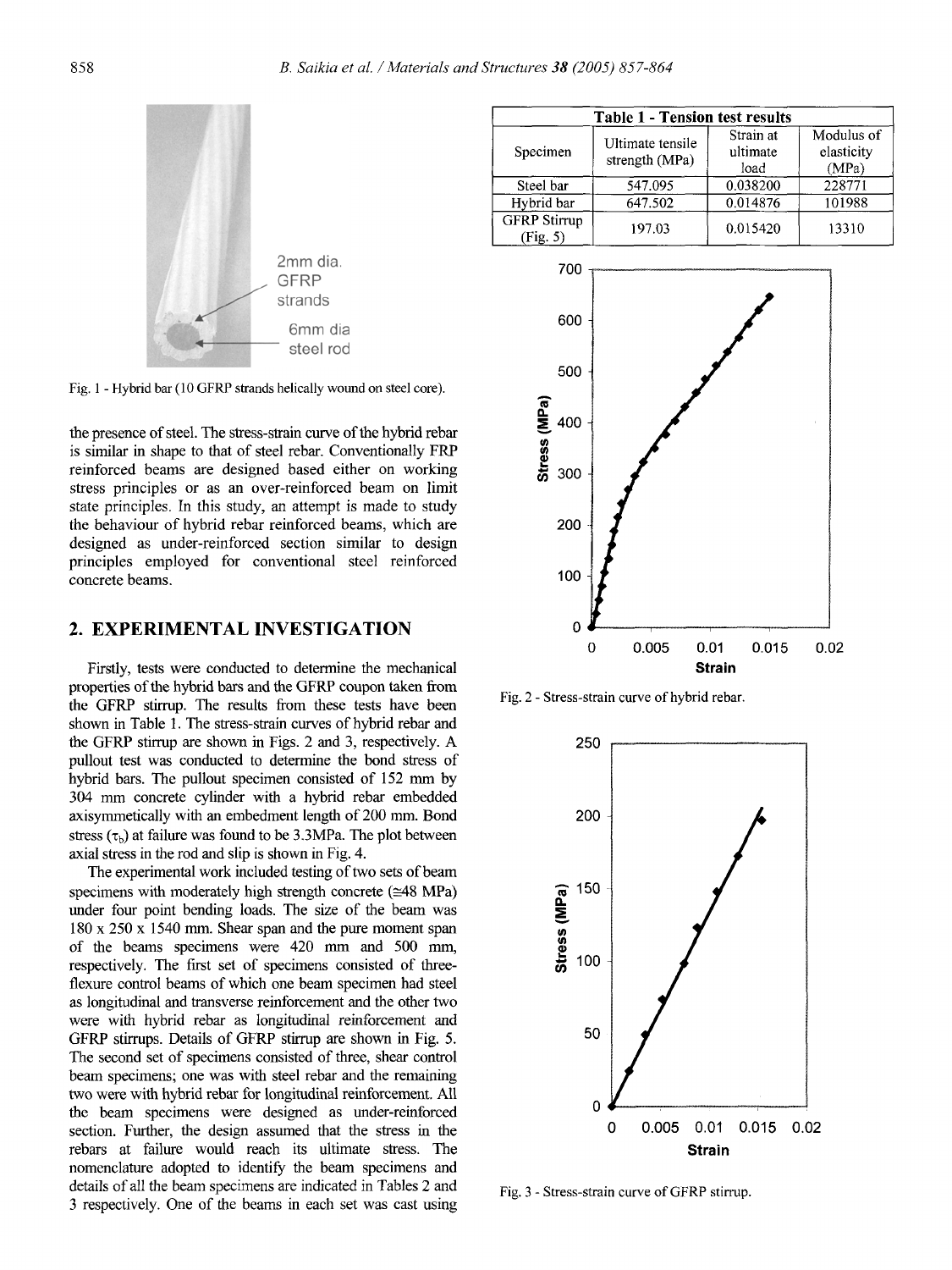

Fig. 4 - Axial stress v/s slip from pullout test of hybrid rebar.

| Table 2 - Nomenclature adopted for identification<br>of beam specimens |                         |  |  |
|------------------------------------------------------------------------|-------------------------|--|--|
| Type of beam                                                           | "F" for flexure control |  |  |
|                                                                        | "S" for shear control   |  |  |
| Type of longitudinal                                                   | "S" for ferrous steel   |  |  |
| reinforcement                                                          | "H" for hybrid rebar    |  |  |
| Type of transverse                                                     | "S" for ferrous steel   |  |  |
| reinforcement                                                          | "G" for GFRP            |  |  |
|                                                                        | "OC" for plain concrete |  |  |
| Type of concrete                                                       | "FC" for concrete with  |  |  |
|                                                                        | polypropylene fibres    |  |  |



Fig. 5 - Details of GFRP stirrup (All dimensions in mm).



Fig. 6 - Schematic diagram of reinforcement details in (a) flexure control beam and (b) shear control beam (All dimensions in mm).

| Table 3 - Details of beam specimens and their target design loads |                  |                                  |                                      |                               |                                     |                         |
|-------------------------------------------------------------------|------------------|----------------------------------|--------------------------------------|-------------------------------|-------------------------------------|-------------------------|
| <b>Beam</b><br>specimen                                           | Type of<br>rebar | ${\bf f}_{\bf ck}$ $^*$<br>(MPa) | <b>Target</b><br>design<br>load (kN) | Longitudinal<br>reinforcement | <b>Transverse</b><br>reinforcement  | <b>Additives</b>        |
| <b>Flexure control beam specimens</b>                             |                  |                                  |                                      |                               |                                     |                         |
| <b>FSSOC</b>                                                      | <b>Steel</b>     | 54.46                            | 197.4                                | $2-12$ mm and<br>$2-10$ mm    | 8mm-2legged<br>$@120mm$ c/c         | None                    |
| <b>FHGOC</b>                                                      | Hybrid<br>bars   | 47.94                            | 181.3                                | 3-10.862mm                    | 20x5.5mm<br>@120mmc/c <sup>\$</sup> | None                    |
| <b>FHGFC</b>                                                      |                  | 48.38                            | 181.3                                | $3-10.862$ mm                 | 20x5.5mm<br>@120mmc/ $c^s$          | Polypropylene<br>Fibers |
| Shear control beam specimens                                      |                  |                                  |                                      |                               |                                     |                         |
| <b>SSOC</b>                                                       | Steel            | 48.84                            | 106.7                                | $2-12$ mm and<br>$2-10$ mm    | None                                | None                    |
| <b>SHOC</b>                                                       |                  | 46.54                            | 93.3                                 | 3-10.862mm                    | None                                | None                    |
| <b>SHFC</b>                                                       | Hybrid<br>bars   | 47.44                            | 93.3                                 | $3-10.862$ mm                 | None                                | Polypropylene<br>Fibers |

\$Close loop GFRP stirrup (Fig. 5)

\* 150mm cube compressive strength of concrete

Note: Maximum size of coarse aggregate used in concrete is 20mm

0.1% by weight of cement of polypropylene fibers introduced into the concrete matrix. Schematic details of beam reinforcement are shown in Fig. 6. All the beam specimens were tested as simply supported members subjected to four-point loading. Strain gages were fixed to the hybrid rebars and steel longitudinal bars at mid-span. Strain gages were also fixed to the surface of the concrete in the flexure zone. Linear Variable Differential Transducers (LVDT) and digital dial gages were used to measure the vertical displacement at mid-span and quarter-span of each specimen.

# **3. TARGET DESIGN STRENGTH OF BEAMS**

Hybrid rebar reinforced concrete beams have been designed assuming that perfect bond exists between rebar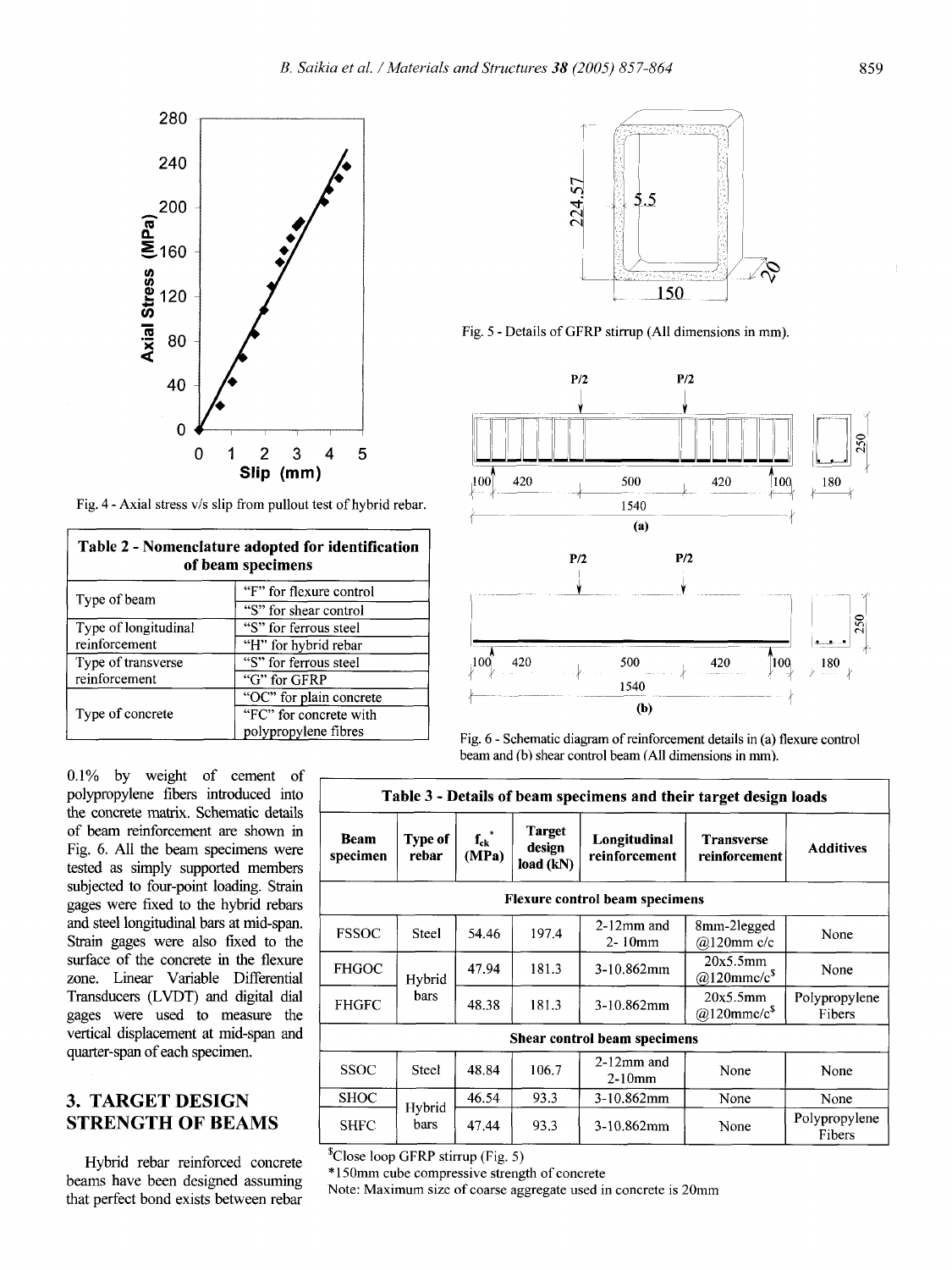and surrounding concrete until the failure of the beam. The flexural capacity of the beam has been estimated based on the premise that the limiting strain in the extreme compression fiber of concrete ( $\varepsilon_{c,lim} = 0.003$ ) and the ultimate tensile strain in the hybrid rebar ( $\varepsilon_{\text{hyb,ult}}$ = 0.015) will reach simultaneously. The strength of shear control beams has been estimated considering the shear capacity of concrete and dowel action of the longitudinal reinforcement. The target design load of all the beams tested is shown in Table 3.

## **4. SHEAR ANALYSIS OF CROSS-SECTIONS**

The shear strength of the reinforced concrete beams determined from the tests on the shear control beams having **steel** or hybrid reinforcements has been compared with the shear strengths predicted using the equation proposed by Padmarajaiah and Ramaswamy [7] and those recommended in ACI 318-(2002) [8].

The equation proposed by Padmarajaiah and Ramaswamy [7] is based on separation of shear capacity contributions obtained from beam and arch mechanism. Further, the model accounts for fiber characteristics including pullout resistance and influence of fibers on split cylinder strength [9]. The ultimate shear strength equation considers the effects of fibers on the aggregate interlock and dowel action, fiber effects on the tensile prestressing and non-prestressing steel, and the effect of fibers pull-out stresses across the cracks and is **expressed as:** 

$$
v_{uf} = \varsigma \left[ \overline{e} \left\{ 0.32 \left( \frac{\sqrt{f_{cbf}}}{3} + 1.918RI \right) + 75 \rho \frac{d}{a} \right\} + \hat{g} v_b \right]
$$
(1)

where RI is the reinforcing index which is the product of volume fraction of fibers  $(v_i)$  and aspect ratio of fibers  $(L_f/d_i)$ ,  $f_{c\not t}$  is the cube compressive strength of fiber-reinforced concrete,  $\rho$  is the longitudinal tensile reinforcement ratio,  $d$  is the effective depth of beam,  $a$  is the shear span,  $\zeta$  accounts for the effect of maximum aggregate size  $(d_a)$  and has been given by Bažant and Kim [10] (assumed to be valid for all sizes of aggregate) **as:** 

$$
\zeta = \frac{1}{\sqrt{1 + \frac{d}{25d_a}}} \tag{2}
$$

 $\bar{e}$  is a nondimensional arch factor that takes into account the effect of arch action. Narayanan and Darwish [11] have **suggested** values for the arch factor as a function of the a/d ratio. They have recommended that  $\bar{e}$  takes a value of 1 when  $a/d > 2.8$ , a value of 2.8 d/a when  $a/d$  lies between 1.0 and 2.8, and a value of 1.5 when  $a/d < 1$ . The coefficient  $\hat{g} = 1$  for  $a/d > 2.8$  and 1.3 for  $a/d \le 2.8$ .  $v_b$  represents the fibre pullout contribution towards the shear strength of the beam. More details on development of Equation (1) are given in [7]. For beam specimens tested in this study, Equation (1) is modified by ignoring the prestressing and the fiber term **as:** 

$$
v_{uf} = \varsigma \left\{ \bar{e} \left( 0.32 \frac{\sqrt{f_{cbf}}}{3} + 75 \rho \frac{d}{a} \right) \right\} \tag{3}
$$

For beams reinforced with steel and hybrid rebars, the predicated shear strength has also been computed based on the equation recommended in ACI 318 [8] **as:** 

$$
V_c = \left[ 0.16 \sqrt{f_c} + 17.2 \rho \frac{V_u d}{M_u} \right] bd \le 0.29 \sqrt{f_c} bd \quad (4)
$$

Comparisons of predicted shear strength and the experimental shear strengths are shown in Table 4.

| Table 4 - Comparison of predicted and<br>experimental shear strengths in shear control beam<br>specimen |                                |                                 |      |  |
|---------------------------------------------------------------------------------------------------------|--------------------------------|---------------------------------|------|--|
| Beam<br>designation                                                                                     | Experimental<br>shear strength | Predicted shear strength<br>(kN |      |  |
|                                                                                                         | (kN)                           | Padmarajaiah &                  | ACI- |  |
|                                                                                                         |                                | Ramaswamy [7]                   | 318  |  |
|                                                                                                         |                                |                                 | [8]  |  |
| <b>SSOC</b>                                                                                             | 103.0                          | 56.5                            | 43.9 |  |
| <b>SHOC</b>                                                                                             | 53.8                           | 50.4                            | 42.0 |  |
| <b>SHFC</b>                                                                                             | 51.2                           | 50.8                            | 42.4 |  |

## 5. RESULTS AND DISCUSSION

The ultimate tensile strength of hybrid rebar is about 1.18 times that of steel rebar (550 MPa) while that of GFRP stirrup is found to be 0.36 times of steel rebar. The moduli of elasticity of hybrid rebar and GFRP stirrup is only about 0.445 times and 0.0582 times of steel rebar (200 GPa), respectively.

# **5.1 Assessment of flexure control beam specimens reinforced with steel and hybrid rebars**

Beam FSSOC having longitudinal and transverse steel rebars was used as a control beam for comparison with beams reinforced with hybrid rebars for assessing the effectiveness of hybrid rebar in flexure. Beam FSSOC was designed as an under-reinforced, flexure critical beam. This beam was designed for an ultimate load of 197.4 kN and it failed at 226 kN. The failure pattern observed was one of diagonal crushing and splitting of concrete at reinforcement level at the supports within the shear span. The shear span/depth ratio for the beam is less than 2. Figs. 7, 8 and 9 shows the comparison of strain in extreme compression fiber, strain in reinforcement, and mid-span deflection, respectively, of the test result for beams FSSOC, FHGOC and FHGFC.

Beam FHGOC having longitudinal hybrid rebars and GFRP as stirrup was designed with a capacity of 181.3 kN.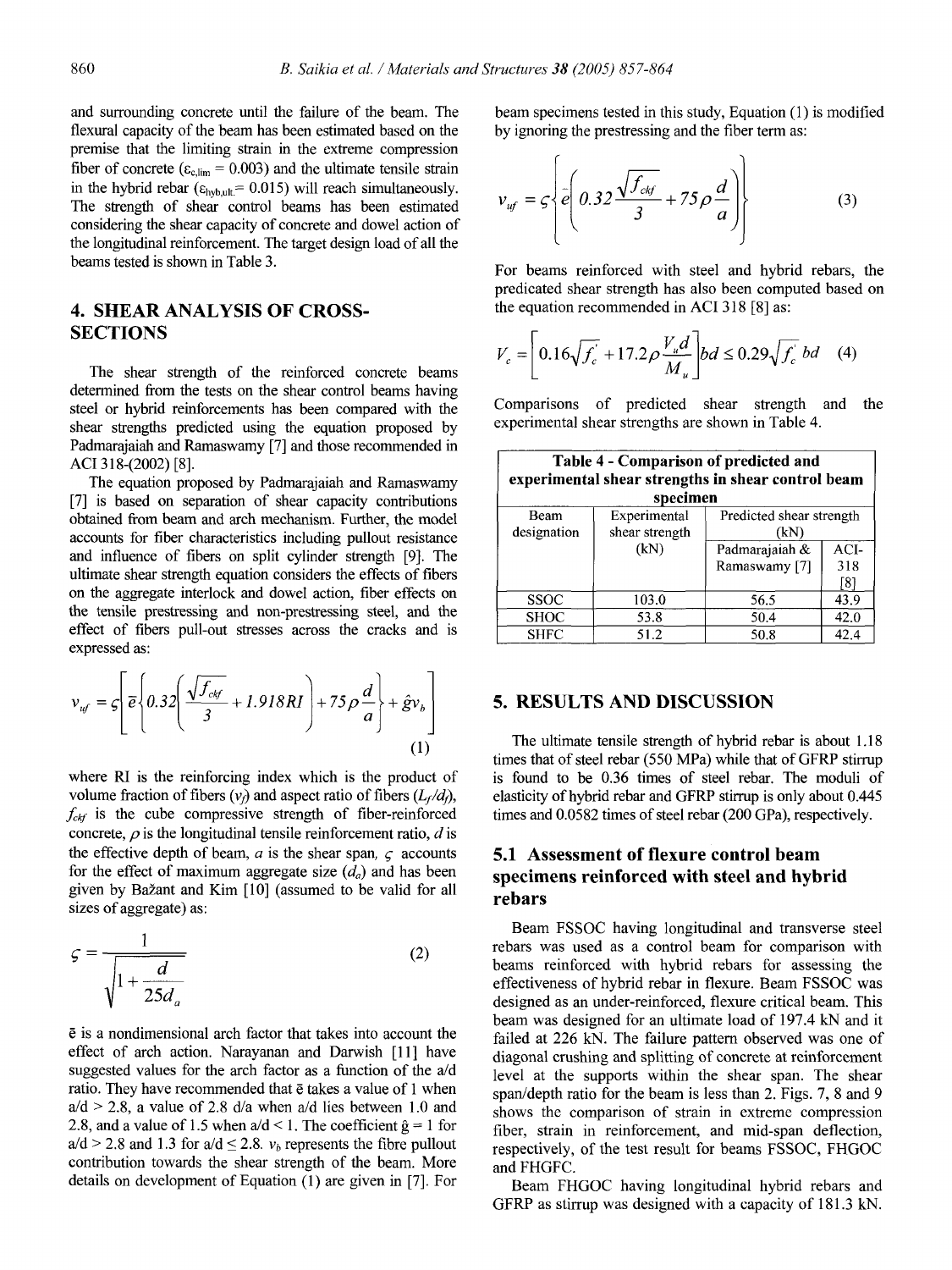Fig. 7 - Load v/s strain in extreme compression fiber in specimen FSSOC, FHGOC and FHGFC.

0 0,002 0.004 **Strain in extreme compression fiber** 

 $\bullet$  FSSOC **FHGOC** 

**A FHGFC** 

**/** 

**4**<br>**7 1**<br>**1 1**<br>**1 80**<br>**80 lOO ao**  60 40 20  $\Omega$ 



Fig. 8 - Load v/s strain in reinforcement in specimen FSSOC, FHGOC and FHGFC.

This beam has failed at a load of 109.4 kN. The mode of failure was of flexure-shear. Splitting of concrete at the reinforcement level was observed in the shear span. Ultimate failure load has occurred at about 60 percent of the designed load. Stress in hybrid rebar measured at the failure load was 500,14 MPa, which is less than the ultimate stress of hybrid rebar (647 MPa). Failure of beam at lower load is mainly due to slip between the concrete and the rebar. Due to low modulus of elasticity of hybrid rebars deflection observed is much higher at the same loading stages when compared to FSSOC (Fig. 9).



Fig. 9 - Load v/s deflection in specimen FSSOC, FHGOC and FHGFC.

Beam FHGFC was designed for load of 181.3 kN with hybrid rebars as longitudinal reinforcement, GFRP as stirrup and with polypropylene fibers in concrete in order to access the performance of hybrid rebars as longitudinal reinforcement in presence of fibers in concrete. The failure load of this beam was 112.2 kN and the beam has failed in flexure-shear mode. Splitting of concrete was observed at the reinforcement level in the shear span. This beam has failed at about 61 percent of designed load. Failure at lower load is due to slip between the concrete and rebar. It was not able to assess the performance in load carrying capacity of this beam due to the presence of fibers in concrete as the beam failed prematurely due to slip of hybrid rebar from the concrete. Nevertheless a marginal increment in the load carrying capacity was observed when compared to FHGOC. Deflection observed in this beam at the same loading stage is much higher than FSSOC but the deflection is almost the same as that of FHGOC (Fig, 9).

The design of hybrid rebar reinforced concrete beams was based on a cover to reinforcement of about 25mm, which is typical of steel reinforced concrete beams. The mode of failure observed in the tests (delamination at the level of reinforcement leading to anchorage failure) in the present investigation suggests that cover to reinforcement is inadequate. This might have led to premature failure of beams, resulting in not realizing the target ductility.

# **5.2 Assessment of shear control beam specimens reinforced with steel and hybrid rebars**

Beam SSOC was reinforced with longitudinal steel rebars and used as a control beam to make comparison with beams reinforced with hybrid rebars in order to assess the performance of hybrid rebars in shear. This beam was designed for an ultimate load of 106.7 kN and has failed at a load of 206.0 kN. This beam failed in flexure-shear mode. In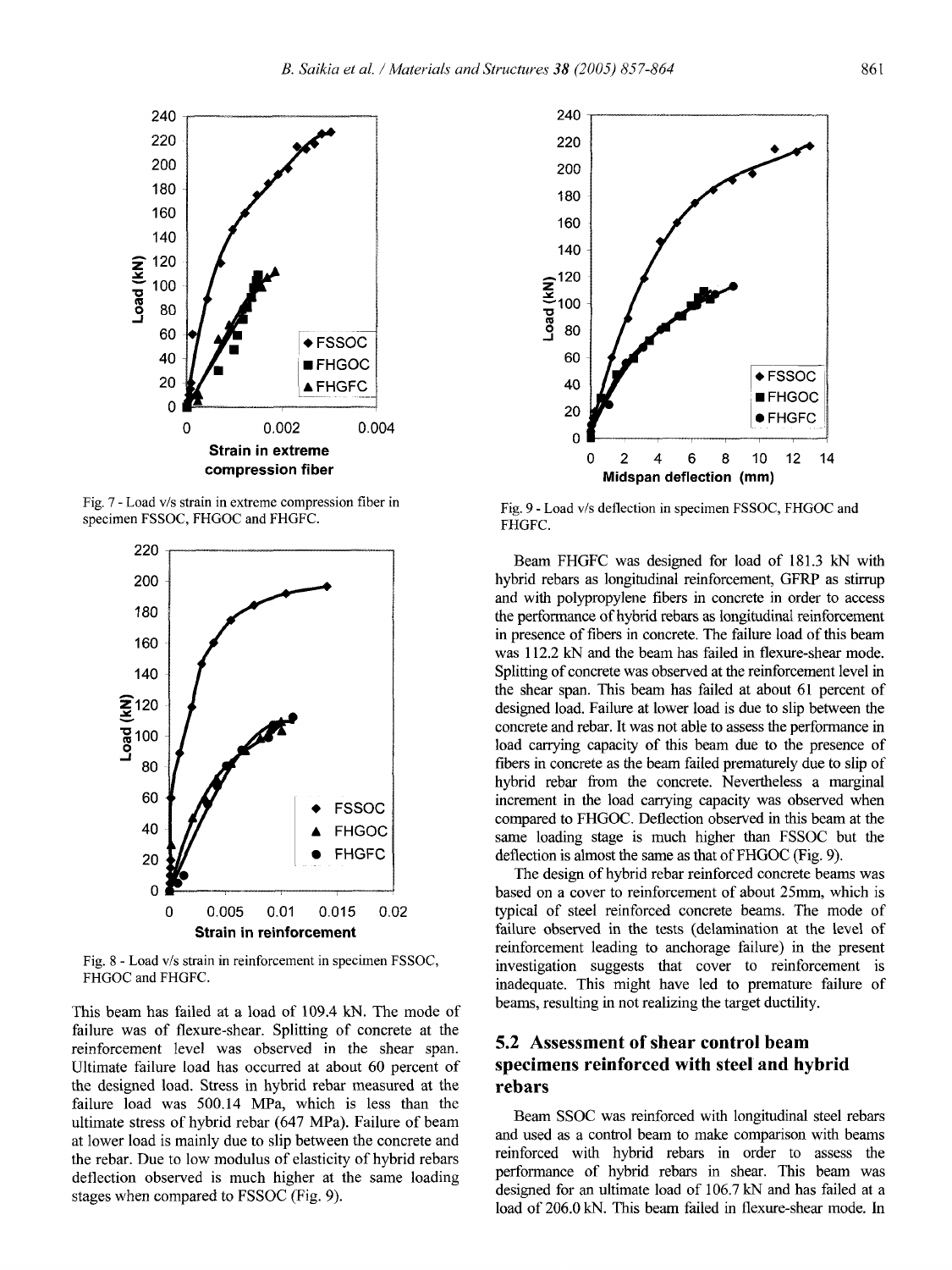

Fig. 10 - Load v/s strain in extreme compression fiber in specimen SSOC, SHOC and SHFC.



Fig. 11 - Load v/s strain in reinforcement in specimen SSOC, SHOC and SHFC.

addition, splitting of concrete at reinforcement level was observed. Figs. 10, 11 and 12 show the comparison of load v/s strain in compression, load v/s strain in reinforcement and load v/s mid-span deflection for beams SSOC, SHOC and SHFC.

Beam SHOC was reinforced with hybrid rebars and the ultimate designed load for this beam was 93.3 kN. Failure load of this beam was 107.6 kN and the mode of failure was flexure-shear. Due to low modulus of elasticity of rebars, deflection in beam SHOC was much higher than SSOC at the same loading stage (Fig. 12).

Beam SHFC was reinforced with hybrid rebars with polypropylene fibers in concrete in order to assess the



Fig. 12 - Load vs. deflection in specimen SSOC, SHOC, and SHFC.

performance of hybrid rebars in shear in presence of fibers. This beam was designed for a load of 93.3 kN. Ultimate load observed at failure was 102.4 kN. The failure mode observed in this beam was flexure shear. Performance of fibers in concrete could not be assessed as the slip between concrete and rebars controlled the failure. Though the deflection was much higher compared to SSOC but the deflection was comparable to beam SHOC at the same load (Fig. 12).

From Table 4 it can be seen that the computed shear strength of beam specimens SHOC and SHFC based on [7] and  $[8]$  using the values of  $\bar{e}$  recommended by Narayanan and Darwish [11] are in good agreement with the experimental results. However, for beam SSOC the computed shear strength value is far less compared to the experimental value.

# **6. FLEXURAL ANALYSIS OF BEAMS ACCOUNTING FOR SLIP OF HYBRID REBAR**

Tests on beams reinforced with hybrid rebar have revealed that the failure of the beams was due to loss of bond between rebars and the concrete. Hence the beams did not achieve the target design strengths. An attempt has been made here to develop an analytical model which accounts for loss of bond between rebar and concrete and thus to predict the failure load of beams. The model is based on the bond strength  $(\tau_b)$  and slip strain  $(\epsilon_{\text{slip}})$  obtained from the concentric pullout test results. For calculating the development length  $(L_d)$  of the rebar in the beam, it is assumed that a critical inclined crack will be formed from the load point and will meet the base of the beam at a distance equal to the effective depth of the beam from the loading point as shown in Fig. 13. From Fig. 13, the development length for rebars is equal to (shear span + bearing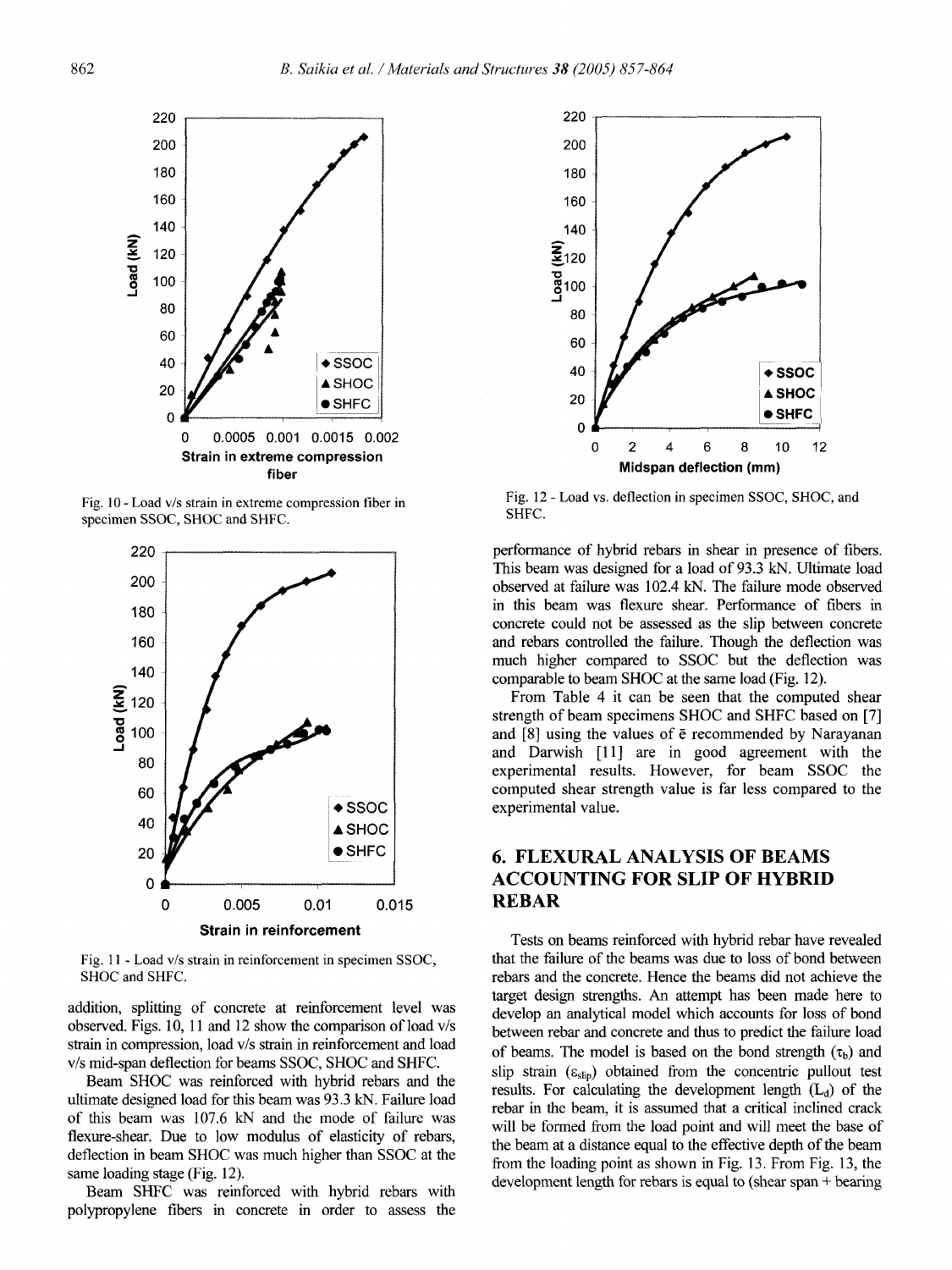

Fig. 13 - Development length in hybrid rebar reinforced beam specimen.



Fig. 14 - Stress-strain block diagrams.

length - cover - effective depth of the beam). From Fig. 14 the strain at the top fiber of concrete is given by:

$$
\varepsilon_c = \frac{\varepsilon_{slip}}{(d - x_u)} x_u \tag{5}
$$

Compressive force in concrete ' $C_c$ ' is:

$$
C_c = \frac{2}{3}bf_{ck} \left[ -\left(\frac{\varepsilon_c}{0.002}\right)^2 + 2\frac{\varepsilon_c}{0.002} \right] x_u \tag{6}
$$

When  $\varepsilon_c \leq 0.002$ 

$$
C_c = \frac{2}{3}bf_{ck}\frac{0.002}{\varepsilon_c}x_u + b\left(x_u - \frac{0.002}{\varepsilon_c}x_u\right) f_k \tag{7}
$$

When  $\varepsilon_c > 0.002$ 

From Fig. 14 the strain in the hanger bar is:

$$
\varepsilon_{sc} = \frac{\varepsilon_c}{x_u} (x_u - d') \,. \tag{8}
$$

Stress in the hanger bar  $f_{sc}$ , is obtained from the stress strain relationship of the hanger bar material. It is assumed that the strain in the hanger bars is the same as the concrete strain at the level of hanger bars. Compressive force in hanger bar is:

$$
C_s = f_{sc} A_{sc} \tag{9}
$$

Total compressive force,  $C = C_c + C_s$  (10)

Total tensile force,  $T = (\tau_b \pi \Phi L_d)$ (number of rebars) (11)

where  $\phi$  is the diameter of the rebar. The average bond strength  $(\tau_b)$  and the strain in the rebar at slip ( $\varepsilon_{slip}$ ) obtained from pullout test were found to be 3.3MPa and 0.005274 respectively. For equilibrium of forces in the cross-section,  $C + T = 0$ . By trial and error process, neutral axis depth ' $x<sub>u</sub>$ ' is determined. Upon determining ' $x_u$ ', failure moment and load are computed. The predicted failure load for beams FHGOC and FHGFC is found to be 94.9kN and is presented in Table 5. It can be seen that predicted failure load is in satisfactory agreement with the experimental failure load.

| Table 5 - Comparison of failure load in flexure<br>control beam specimen |                           |                                                                                             |                      |  |
|--------------------------------------------------------------------------|---------------------------|---------------------------------------------------------------------------------------------|----------------------|--|
| Beam<br>designation                                                      | Experimental<br>load (kN) | Predicted<br>bv<br>analytical<br>model<br>accounting<br>for slip of<br>hybrid<br>rebar (kN) | Mode of<br>failure   |  |
| <b>FSSOC</b>                                                             | 226.0                     |                                                                                             | $Flexure -$<br>shear |  |
| <b>FHGOC</b>                                                             | 109.4                     | 94.9                                                                                        | Flexure-<br>shear    |  |
| <b>FHGFC</b>                                                             | 112.2                     | 94.9                                                                                        | Flexure -<br>shear   |  |

#### 7. CONCLUSIONS

The following conclusions emerge from the present study:

- Tensile strength of hybrid rebar used in the present study is slightly higher than steel. The modulus of elasticity of the hybrid rebars is about 50 percent of the value for steel rebars.
- For the same load greater deflections were observed for hybrid rebar reinforced beams specimens compared to conventional steel reinforced beams.
- Failure of hybrid rebar reinforced beams was primarily due to delamination at the level of reinforcement, leading to anchorage failure, resulting in loss of bond between rebar and concrete. The above mode of failure must have led to their premature failure.
- There exists a need to improve the bond between concrete and hybrid rebar.
- The concrete cover of 25mm, kept constant in all beams, appears to be inadequate for hybrid rebar reinforced concrete beams.
- The analytical model accounting for slip of the hybrid rebar developed for predicting the failure load is in satisfactory agreement with experimentally observed failure load of beams.
- Failure modes observed in shear control beams reinforced with hybrid rebars were similar to that of steel reinforced beams. However the shear strength of